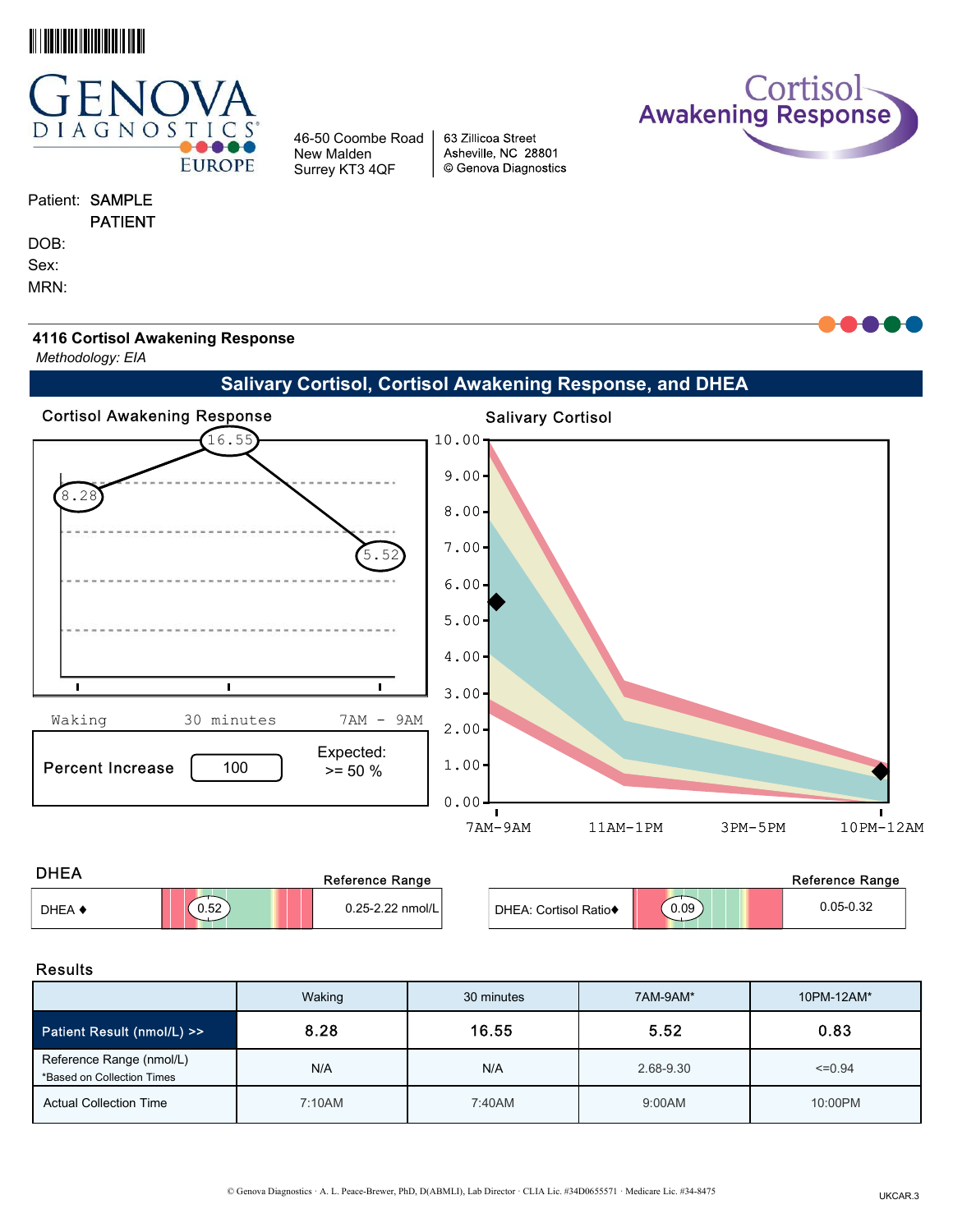# Secretory IgA Results



## **Commentary**

Commentary is provided to the practitioner for educational purposes, and should not be interpreted as diagnostic or as treatment recommendations. Diagnosis and treatment decisions are the practitioner's responsibility.

The performance characteristics of all assays have been verified by Genova Diagnostics, Inc. All assay have been cleared by the U.S. Food and Drug Administration, unless otherwise noted with ♦.

The Reference Range is a statistical interval representing 95% or 2 Standard Deviations (2 S.D.) of the reference population.

One Standard Deviation (1 S.D.) is a statistical interval representing 68% of the reference population. Values between 1 and 2 S.D. are not necessarily abnormal. Clinical correlation is suggested. (See example below)



## Cortisol Awakening Response (CAR)

CAR is calculated by a direct percent increase: difference between 30 minutes and wake, divided by wake, then multiplied by 100. In literature, there are several ways to calculate CAR. Expected increases may differ depending on which calculation is used. Most literature demonstrates an expected increase of greater than 50% as a reflection of HPA axis resiliency.<sup>1</sup>

CAR represents the momentum of rising cortisol levels that begins several hours prior to awakening and an additional transient increase. The initial cortisol rise begins due to ACTH-mediated normal HPA axis activities with the additional CAR increase caused by supra-chiasmic nucleus (SCN) light activation.

CAR reflects a person's ability to cope with anticipated challenges and the perceptions of control around chronic stress. CAR is calculated based on the percent cortisol rise from awakening to 30 minutes. A value of approximately 50% is expected.

Approximately 25% of healthy adults do not mount a CAR, and are termed non-responders. Response is defined as an increase of at least 2.5 nmol/l (0.09 mcg/dL) above individual baseline. Any patient with a result less than this is considered a "non-responder" if sampling was performed correctly and the rest of the diurnal curve shows adequate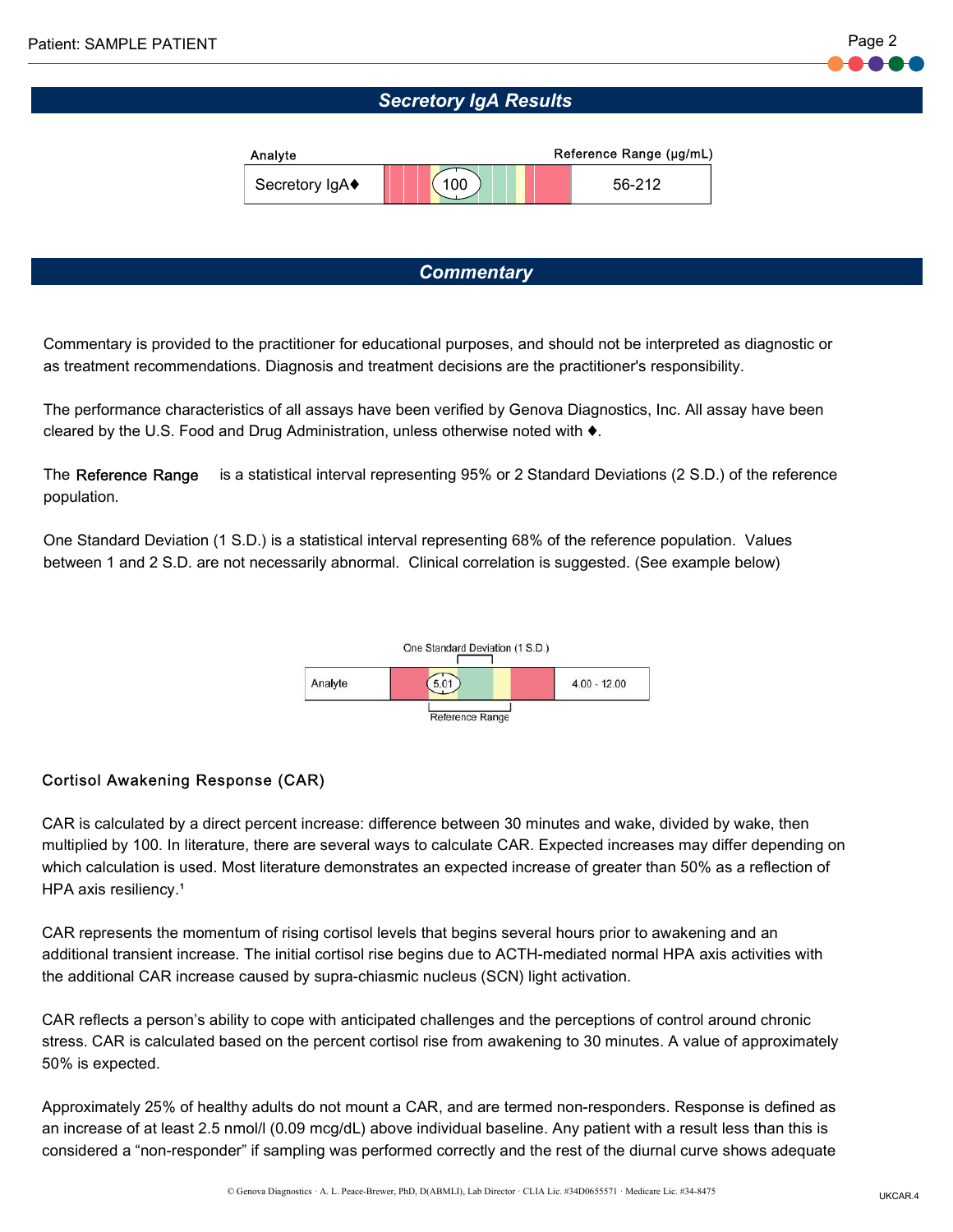## **Commentary**

#### cortisol response.

- • Blunted CAR is seen in clinical burnout, self-reported health problems, early loss experiences, material hardship, depression, PTSD, and amnesia.
- • Elevated CAR can be adaptive as a reflection of anticipation for daily stress. It may play a literal role in "preparing for action" by stimulating motor function, immunity responses, and alertness.
- • If CAR is abnormal, and the rest of the diurnal pattern is not, then this would imply that a CAR-specific mechanism (SCN-related signaling) is implicated instead of a CRH or ACTH-mediated mechanism. Any abnormality of the hippocampus may blunt the CAR response and not affect the diurnal slope.
- • If both the CAR and the diurnal rhythm are abnormal, this may represent a more general HPA dysfunction. It may also be useful to look at DHEA for a complete assessment of the HPA axis.

CAR treatment involves HPA axis and adrenal support using lifestyle modification, nutrition and adaptogens. However, insight into blunted or elevated CAR may help direct additional modalities such as behavioral modification and psychological therapies.

Sample 4 (10:00 PM – 12:00 AM) cortisol levels are a good indication of baseline HPA axis function since they represent the lowest level during the circadian rhythm.

- Elevated levels may be due to stress, exercise, alcohol, and specific lifestyle stressors.
- Elevated evening salivary cortisol is linked to insomnia.
- • High evening cortisol levels are also associated with various diseases such as diabetes, cardiovascular disease, hormonally driven cancers, and osteoporosis.

### **DHEA**

DHEA levels peak at around age 25, then decline steadily through the following decades. DHEA can be converted downstream in the steroidogenic pathway to create androgens and estrogens. It has antioxidant and anti-inflammatory properties and can be protective against corticosterone's neurotoxic effects.

- • Lower levels of DHEA are seen with advancing age and have been associated with immune dysregulation, cardiovascular disease, arthritis, osteoporosis, insomnia, declining cognition, depression, fatigue, and decreased libido.
- • Elevated levels of DHEA may reflect endogenous exposure and supplementation. Other considerations include Polycystic Ovarian Syndrome (PCOS,) adrenal hyperplasia and adrenal tumors.

General recommendations include overall control of the cortisol response, HPA axis support using nutrition, adaptogens, and behavioral modification.

## DHEA:Cortisol Ratio

This calculation represents anabolic and catabolic balance. Since DHEA acts not only as an anabolic hormone, but appears to down-regulate the cellular effects of cortisol, this measurement can theoretically enhance the predictive value of HPA axis dysfunction.

• An elevated ratio reflects elevated DHEA levels as compared to cortisol, which favors anabolic activity. Specific